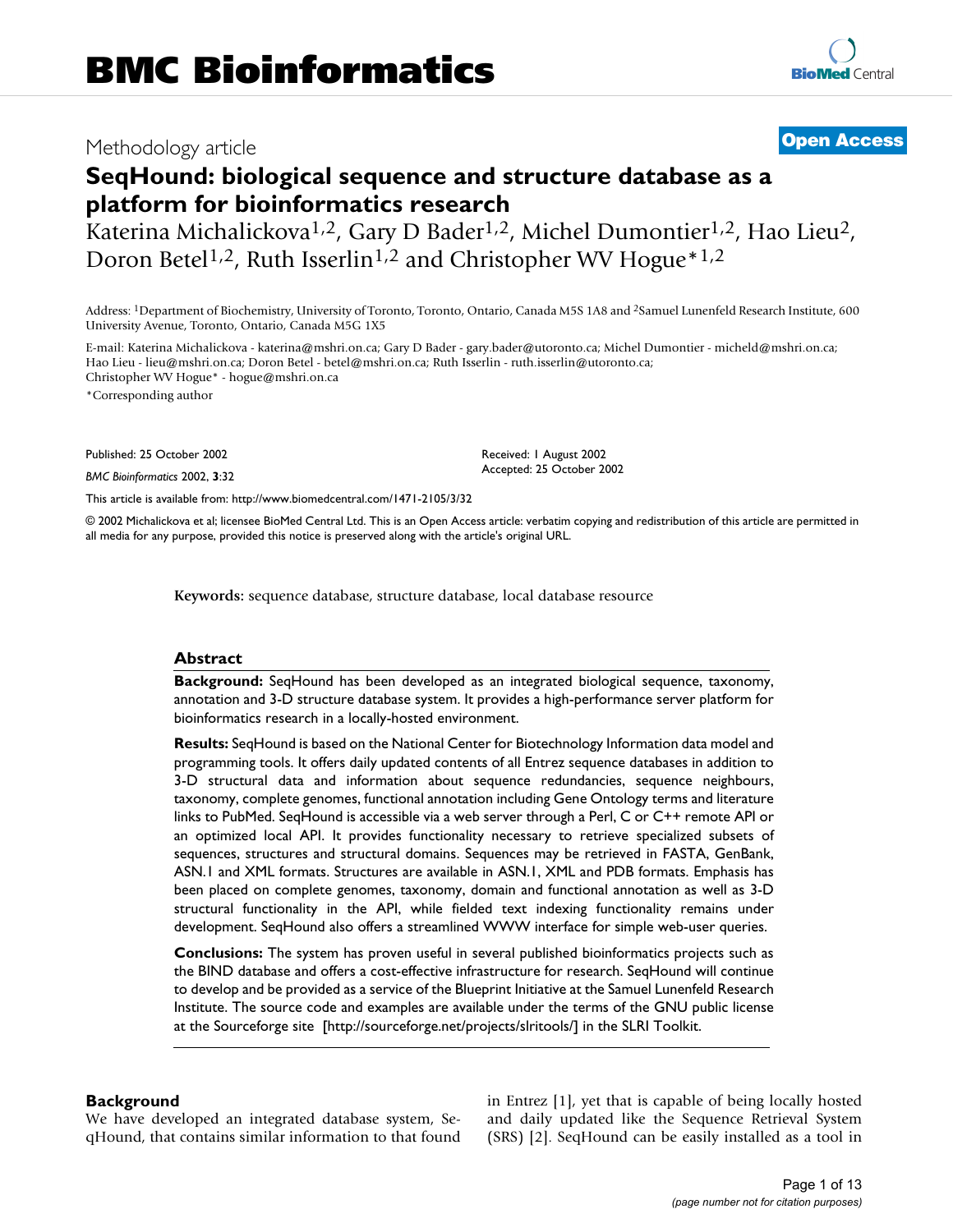any laboratory and used as a resource for a number of bioinformatics projects. It is fast, robust and primarily supports numerical-based retrieval of information (e.g. by accession number or GenInfo identifier (GI)), rather than text-based retrieval. The system supports a wide range of information and is provided as a high-quality, portable package. SeqHound has been well tested over the past two years in our own laboratory and is the main Bioinformatics information server system in use at MDS Proteomics Inc.

For data access and mining, an extensive application programming interface (API) has been developed for Perl, C and C++ access and a streamlined WWW interface is available. This kind of generic integrated resource is not widely available in the bioinformatics community. One of the [benefits of using a daily updated integrated database is](http://sources.redhat.com/bzip2/) that one does not need to use specialized data sets in various formats that are often difficult to keep up to date. Computations that derive numeric results, predictions or scoring functions can be automatically updated as the databases grow.

We have previously made use of the National Center for Biotechnology Information's (NCBI) interface for remote network querying of the Entrez databases, but we and others have found that with a very high number of queries this method of access is not always successful. NCBI limits access to the Entrez service to reasonable amounts of automated requests, however as databases continue to grow, it becomes increasingly difficult to perform bioinformatics analysis with remote database resources. For large-scale automated queries, we have encountered problems with data transmission; interrupted network connections and low transmission speeds that slowed tasks down substantially. In addition, the Entrez servers and administrators are not tolerant of large numbers of automated queries.

We created the SeqHound database system to overcome these obstacles and to serve as a platform for our research [3–6]. While the Entrez servers are not presented by NCBI in an exportable format, the NCBI FTP site has a number of relevant and daily updated data sets that can be used to reconstruct a functional in-house database resource that behaves like an Entrez server. The only part of Entrez that seems to not be available in export format on the NCBI site is the sequence neighbour information calculated by BLAST [7], however we have recently shown that we can compute protein sequence neighbors on our own internal cluster computer using a variant of NCBI Blast called NBLAST [8].

We parse NCBI's native ASN.1 sequence and structure data files to reproduce link information and store it to[gether with the original full data annotation in the Se-](http://cvs.sourceforge.net/cgi-bin/viewcvs.cgi/slritools/slri/seqhound/examples/) [qHound database. This paper describes in detail the](http://cvs.sourceforge.net/cgi-bin/viewcvs.cgi/slritools/slri/seqhound/examples/) SeqHound database system and gives examples of its use in the form of pseudo-code which is supplemented with actual source code (in Perl, C and C++) at the Sourceforge site [http://cvs.sourceforge.net/cgi-bin/viewcvs.cgi/slritools/slri/seqhound/examples/].

# **Results**

### *System specification*

[The system overview of SeqHound is shown in Figure 1 by](http://www.rational.com/uml/) a Unified Modeling Language (UML) [http://www.rational.com/uml/] diagram. This figure indicates the dependencies on outside sources such as the NCBI data and [programming toolkit \[](http://www.rational.com/uml/)[http://ncbi.nlm.nih.gov/IEB\], the](http://ncbi.nlm.nih.gov/IEB) [database management system \(DBMS\) and the freely dis](http://ncbi.nlm.nih.gov/IEB)[tributed bzip library \[](http://ncbi.nlm.nih.gov/IEB)[http://sources.redhat.com/bzip2/\].](http://sources.redhat.com/bzip2/)

Data from the NCBI FTP site is used to initialize and update the database. The database is accessed using the local API, remote API and WWW pages. Individual components of the system are described in the next sections.

### *Database tables*

[The core of the SeqHound database system holds the](http://www.prf.or.jp/) equivalent of the fully annotated sequence and structure databases hosted by Entrez [1]. These databases include GenBank [9], the RefSeq database [10], the Protein Data Bank (PDB) [11], Swiss-Prot [12], the European Molecular Biology Laboratories (EMBL) nucleotide sequence database [2], the dbEST database [13], the Molecular Modeling Database [14], the Protein Information Resource (PIR) [15], the Protein Research Foundation [ht[tp://www.prf.or.jp/\], the Taxonomy database \[](http://www.prf.or.jp/)[http://](http://www.ncbi.nlm.nih.gov/Taxonomy/) [www.ncbi.nlm.nih.gov/Taxonomy/\], LocusLink database](http://www.ncbi.nlm.nih.gov/Taxonomy/) [10], Conserved Domain Database (CDD) [16]. The Gene Ontology (GO) vocabulary for functional annotation [17] is also included.

The primary key for all the SeqHound tables is the GenInfo (GI) identifier. GI identifiers are integers and are guaranteed to be unique within NCBI data space, hence providing a very reliable set of primary keys for the SeqHound database.

To facilitate linking between different data resources, SeqHound keeps tables of GIs cross-referenced to identifiers to different databases such as MMDB, MEDLINE, Entrez Taxonomy, GO vocabulary, CDD, Online Mendelian Inheritance in Man (OMIM), LocusLink and Vector Alignment Search Tool (VAST) 3-D structural domains. Nucleotide GIs are linked to protein GIs.

[The protein sequence neighbour information was recon](http://www.ncbi.nlm.nih.gov:80/PMGifs/Genomes/org.html)structed using the BLAST algorithm [7]. Unlike the Entrez [system, information about redundancy within the protein](http://www.ncbi.nlm.nih.gov:80/PMGifs/Genomes/org.html)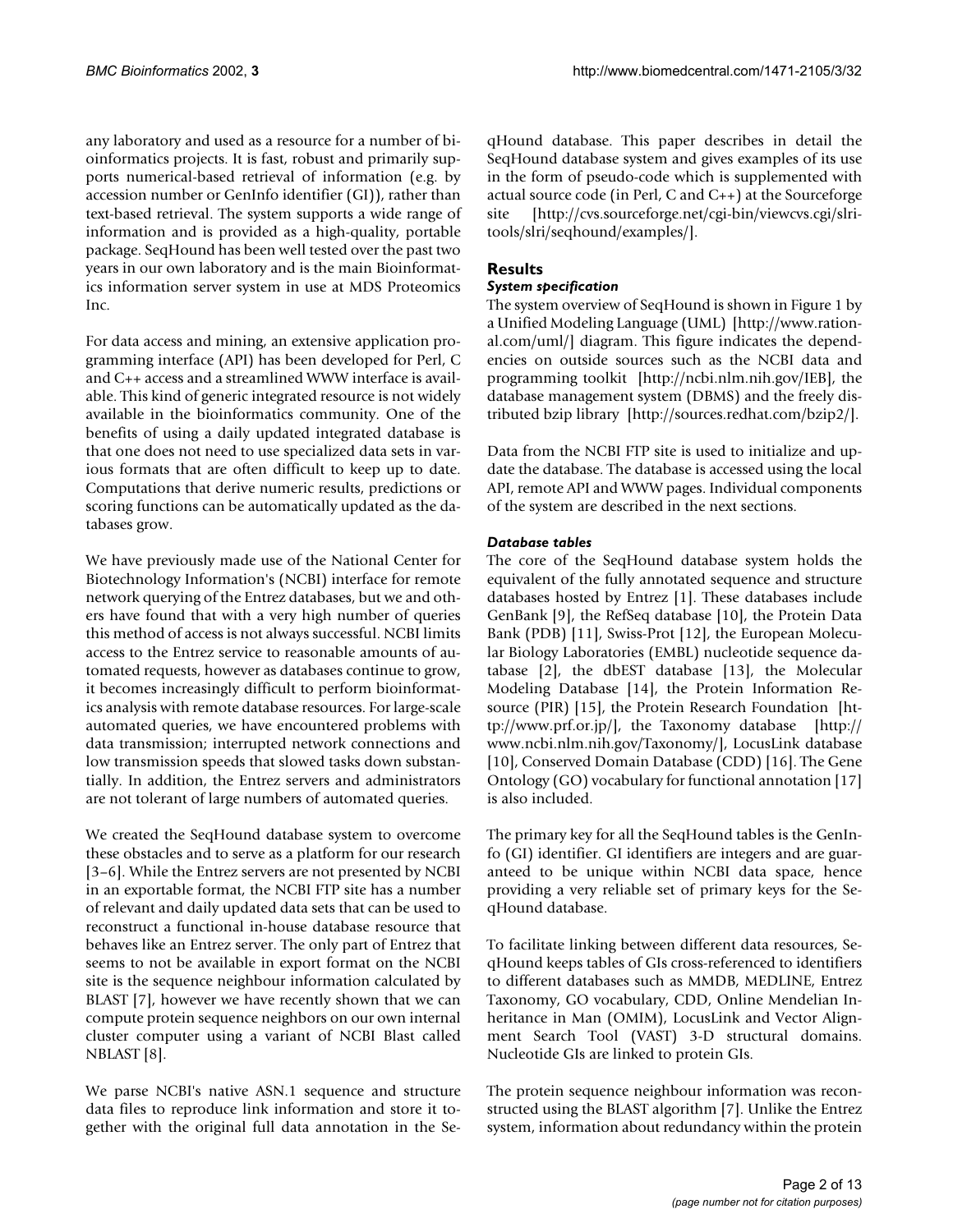

#### **Figure 1**

The SeqHound database system in UML. From the bottom up: the system relies on data provided by the NCBI FTP site and the Gene Ontology resource. It uses the NCBI programming toolkit, the database management system (DBMS) and the bzip compression scheme as programming tools. The database is filled and updated using SeqHound parsers, programming tools and NCBI data as input. The database is searched using the SeqHound query interface which is usable in three forms – as CGIbased web pages, as a local API and as a remote API. All applications (top right) are written using the SeqHound API.

[sequence database is kept as well as structured data re](http://www.ncbi.nlm.nih.gov:80/PMGifs/Genomes/org.html)cording the assignment of entries to sets of sequences constituting complete genomes [http:// www.ncbi.nlm.nih.gov:80/PMGifs/Genomes/org.html]. The SeqHound database schema and description are presented in Figure 2 and in Table 1, respectively.

#### *Data resources and the system build process*

The system is initially filled and subsequently updated from the sequence data files posted on the NCBI FTP site.

Few other data files are needed to build the system. Data for complete genomes are downloaded and parsed to mark all proteins and DNA constituting the complete genomes in our database. The non-redundant protein BLAST database (nr) is utilized to obtain information about strictly redundant protein sequences. This provides a table for the SeqHound API interface that allows the retrieval of non-redundant sequences. Additionally, the hierarchical taxonomy database, the MMDB structural database, the Locus Link resource file and GO release are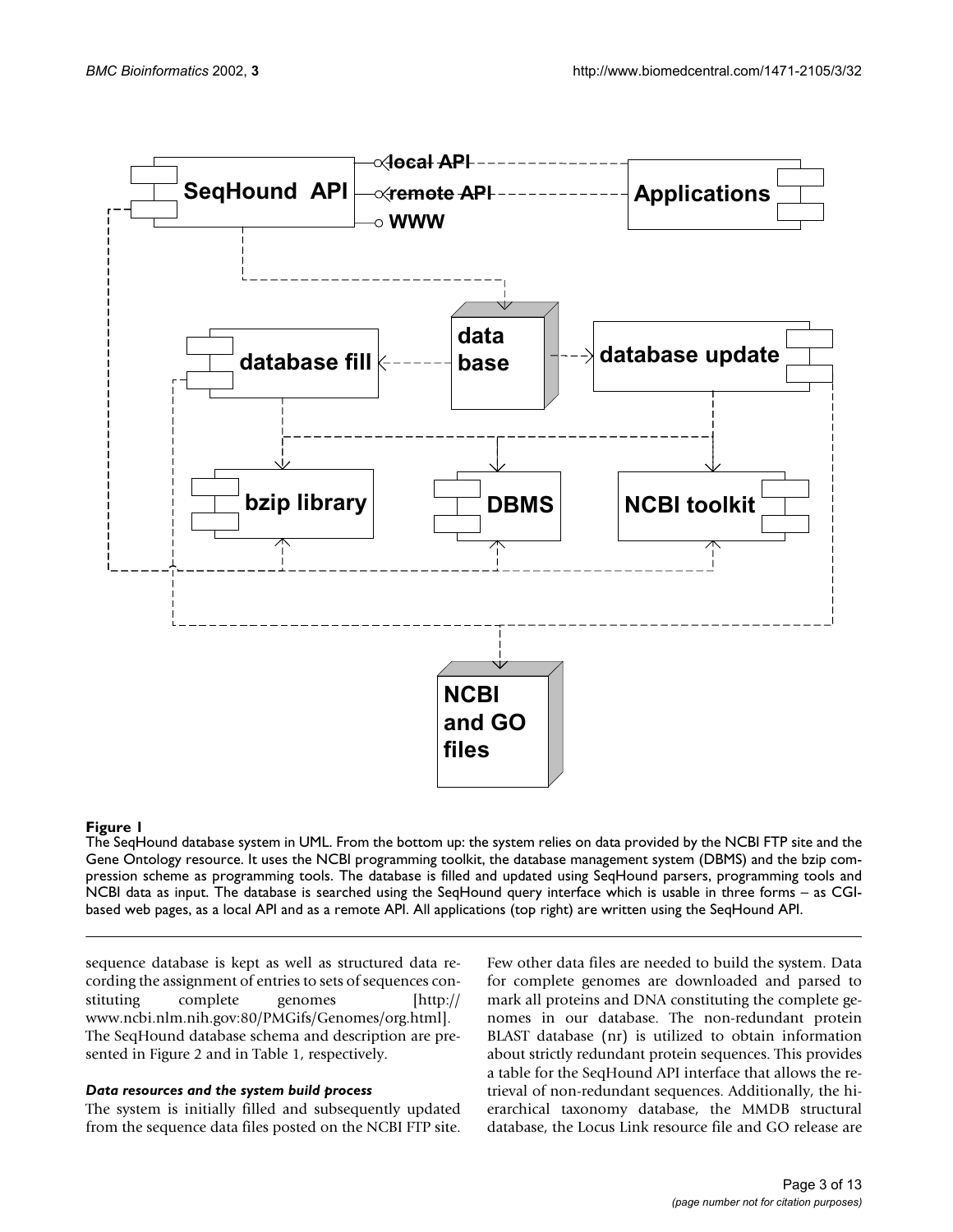

#### **Figure 2**

[The database schema in UML. Each box depicts one table within the SeqHound system. The grey areas contain the table](http://ncbi.nlm.nih.gov/IEB) names. PK stands for "primary key". For the majority of the tables, the primary key is the GenInfo (GI) identifier. Each subsequent entry in each of the boxes indicates a field of information stored in the tables. Required fields are in bold. ASN.1 schema [in these tables can be found at \[http://ncbi.nlm.nih.gov/IEB\] \(for the Bioseq, Seq-Entry, Cdd and Biostruc\) and at \[](http://ncbi.nlm.nih.gov/IEB)[http://](http://cvs.sourceforge.net/cgi-bin/viewcvs.cgi/slritools/slri/seqhound/asn) [cvs.sourceforge.net/cgi-bin/viewcvs.cgi/slritools/slri/seqhound/asn\] for the rest of the objects.](http://cvs.sourceforge.net/cgi-bin/viewcvs.cgi/slritools/slri/seqhound/asn)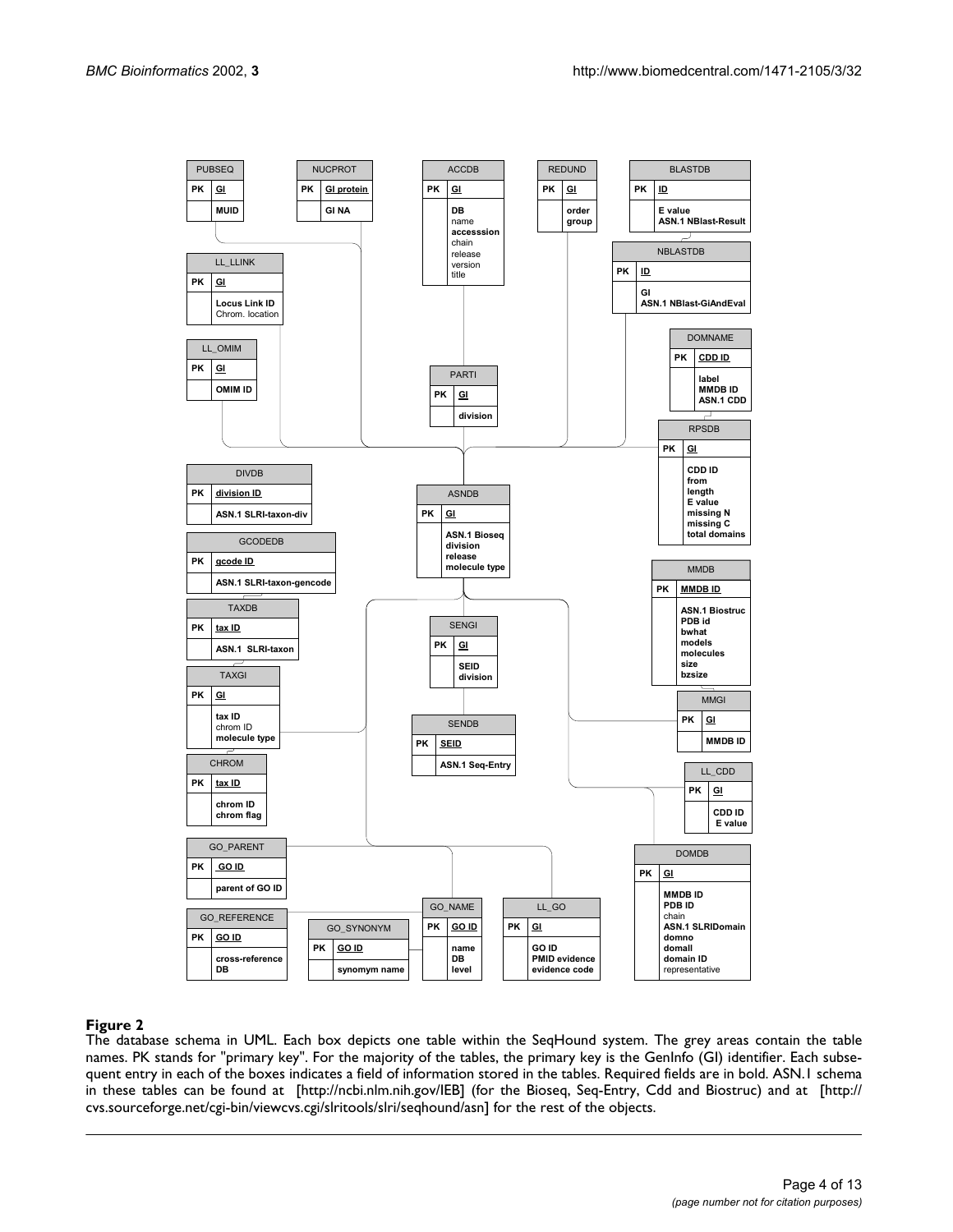| <b>Database Table</b> | <b>Contents Summary</b>                                                        |
|-----------------------|--------------------------------------------------------------------------------|
| <b>ASNDBs</b>         | GI and ASN. I Bioseq – partitioned into divisions                              |
| <b>PARTITION</b>      | GI and division - master list                                                  |
| <b>ACCDB</b>          | GI, accession number, and database specific identifier (if available)          |
| <b>NUCPROT</b>        | protein GI and DNA GI                                                          |
| <b>PUBSEO</b>         | GI and MEDLINE identifier                                                      |
| <b>REDUND</b>         | GI and redundant group identifier                                              |
| <b>SENGI</b>          | GI and SeqEntry identifier - partitioned into divisions                        |
| <b>SENDBs</b>         | SegEntry identifier, ASN.I SegEntry and division                               |
| <b>CHROM</b>          | GI and chromosomal identifier from complete genome                             |
| <b>TAXGI</b>          | GI and taxonomy identifier                                                     |
| <b>TAXDB</b>          | Taxonomy hierarchy                                                             |
| <b>GCODEDB</b>        | Taxonomy identifier and genetic code                                           |
| <b>DIVDB</b>          | Entrez division                                                                |
| <b>MMGI</b>           | GI and MMDB identifier                                                         |
| <b>MMDB</b>           | MMDB identifier and ASN. I for 3-D structures (Biostruc)                       |
| <b>DOMDB</b>          | GI, ASN. I structural domain and chain redundant set tag                       |
| <b>NRBLASTDB</b>      | GI and ASN. I list of neighbours                                               |
| <b>BLASTDB</b>        | Hashed pair of GIs and ASN.I alignment from BLAST comparison                   |
| <b>GO PARENT</b>      | Gene ontology                                                                  |
| <b>GO NAME</b>        | GO identifier and function name                                                |
| <b>GO SYNONYM</b>     | GO identifier and synonym                                                      |
| <b>GO REFERENCE</b>   | GO identifier and reference to other databases (e.g. Enzyme Consortium)        |
| LL GO                 | GI and GO identifier                                                           |
| LL OMIM               | GI and Online Mendelian Inheritance in Man identifier                          |
| LL LLINK              | Gls. Locus Link identifier and chromosomal location                            |
| LL CDD                | GI and Conserved Domain Database identifier extracted from Locus Link database |
| <b>RPSDB</b>          | GI and Conserved Domain Database identifier, details of alignment              |
| <b>DOMNAME</b>        | Conserved Domain Database annotation                                           |

**Table 1: Summary of contents of SeqHound database tables.**

utilized. The source files, their origin, corresponding executables and the affected SeqHound database tables are listed in Table 2.

The SeqHound system is divided into one required core module and several optionally configured modules. Modules are groups of tables and API calls that are filled using a common data resource, for example the 3D structures. The purpose of this division is to give the user an option to control hardware resources and complexity of system administration when parts of the SeqHound system are not required. The list of SeqHound modules and their data resources is contained in Table 2. After a system build, the module information is recorded in the configuration file which is then utilized by the API to determine if certain operations can be achieved with the current setup.

We import and use sequence data in binary form structured with the Abstract Syntax Notation (ASN.1) data description language [http://asn1.elibel.tm.fr/]. The data is [parsed in order to index links between related records. The](http://asn1.elibel.tm.fr/) [NCBI programming toolkit \[](http://asn1.elibel.tm.fr/)[http://ncbi.nlm.nih.gov/](http://ncbi.nlm.nih.gov/IEB) [IEB\] provides the complete functionality needed to read](http://ncbi.nlm.nih.gov/IEB) and traverse the binary ASN.1 data objects in the computer main memory. In addition flat-file dumper code created and maintained by NCBI is used to generate GenBank, GenPept, XML and PDB formatted flat files.

In the NCBI data model [18], each biological sequence is represented by an ASN.1 object called a Bioseq. Relationships between different sequences (for example RNA and their encoded proteins) are captured in an object called a Bioseq-set that may contain a group of separate Bioseqs; for example one protein Bioseq for each of several coding sequence on a piece of genomic DNA. A Bioseq-set contains descriptive information that apply to all contained Bioseqs.

The basic data unit in SeqHound is the Bioseq data type. Bioseqs are removed from inside the Bioseq-set record and stored in the core database table (ASNDB) to provide for fast protein sequence and annotation retrieval. This normalization of the underlying ASN.1 binary objects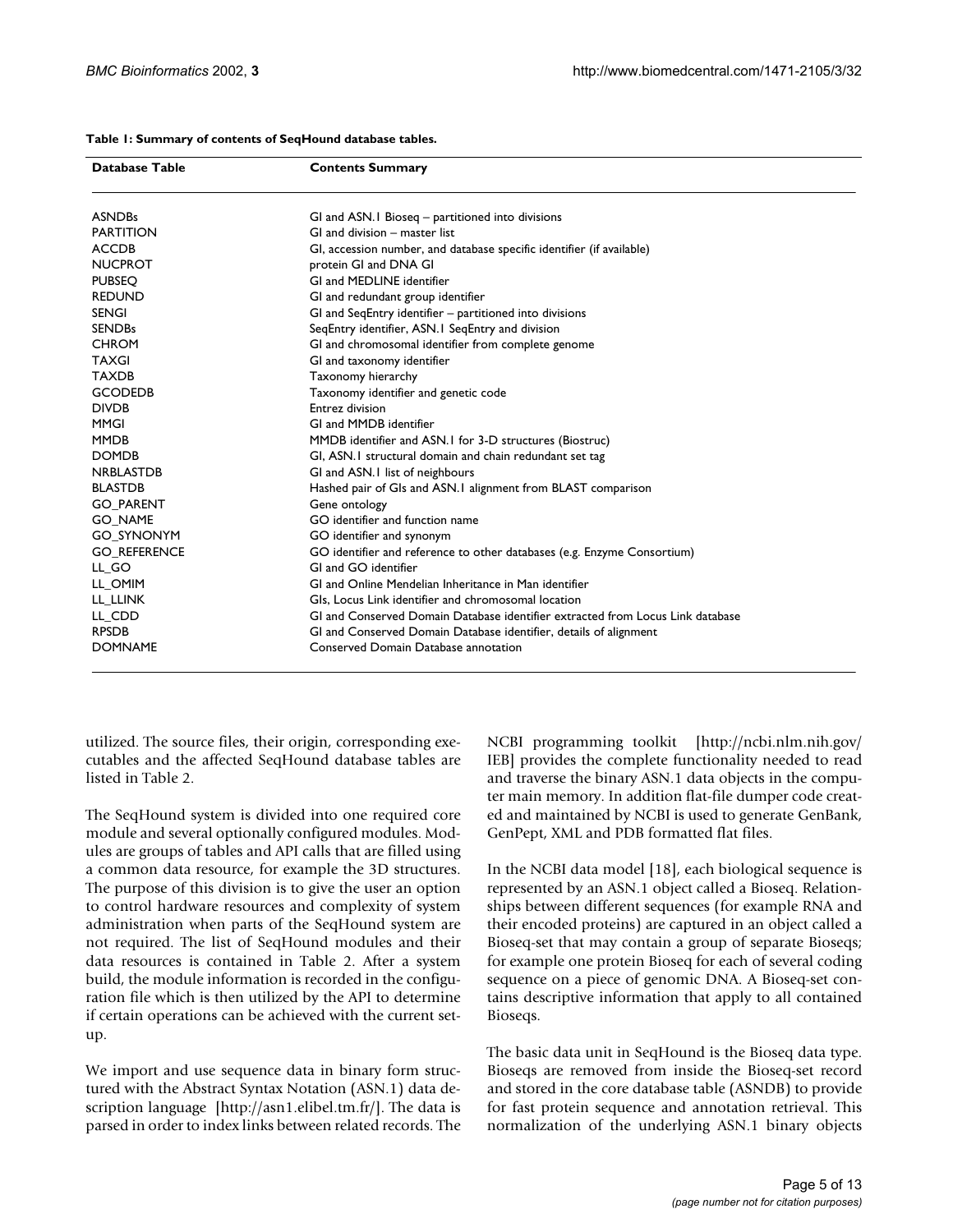| <b>Input File</b>                                                       | <b>Resource</b>                                                                                                                                              | Parser          | <b>Tables Modified</b>                                         | Module  |
|-------------------------------------------------------------------------|--------------------------------------------------------------------------------------------------------------------------------------------------------------|-----------------|----------------------------------------------------------------|---------|
| ASN.I sequences                                                         | [ftp://ncbi.nlm.nih.gov/ncbi-asn1/*.aso] [ftp://<br>ncbi.nlm.nih.gov/refseq/cumulative/*.bna]                                                                | mother          | ASNDB, PARTI, NUCPOT,<br>ACCDB, PUBSEQ, TAXGI,<br>SENDB, SENGI | core    |
| ASN.I sequences                                                         | [ftp://ncbi.nlm.nih.gov/ncbi-asn1/daily-nc/*.aso]<br>[ftp://ncbi.nlm.nih.gov/refseq/daily/*.bna]                                                             | update          | ASNDB, PARTI, NUCPOT,<br>ACCDB, PUBSEO, TAXGI,<br>SENDB, SENGI | core    |
| <b>FASTA</b> nr database                                                | [ftp://ncbi.nlm.nih.gov/blast/db/nr]                                                                                                                         | redund          | <b>REDUND</b>                                                  | redundb |
| List of complete genomes (flat file)                                    | [http://cvs.sourceforge.net/cgi-bin/viewcvs.cgi/<br>slritools/slri/seqhound/genomes/chromff]                                                                 | chrom           | <b>CHROM</b>                                                   | gendb   |
| ASN. I for complete genomes                                             | [ftp://ncbi.nlm.nih.gov/genomes/*/*.asn]                                                                                                                     | comgen          | <b>TAXGI, ACCDB</b>                                            | gendb   |
| Taxonomy release (flat file)                                            | [ftp://ncbi.nlm.nih.gov/pub/taxonomy/tax-<br>dump.tar]                                                                                                       | importtaxdb     | TAX, GCODE, DIV, DEL,<br><b>MERGE</b>                          | taxdb   |
| ASN.I MMDB release                                                      | [ftp://ncbi.nlm.nih.gov/mmdb/mmdbdata/*.val]                                                                                                                 | cbmmdb          | MMDB, MMGI                                                     | strucdb |
| MMDB (database table)                                                   | MMDB table                                                                                                                                                   | vastblst        | <b>DOMDB</b>                                                   | strucdb |
| 3-D chain BLAST sets (flat file)                                        | [ftp://ncbi.nlm.nih.gov/mmdb/nrtable/nrpdb.*]                                                                                                                | pdbrep          | <b>DOMDB</b>                                                   | strucdb |
| FASTA nr database                                                       | [ftp://ncbi.nlm.nih.gov/blast/db/nr]                                                                                                                         | nblast          | nrB                                                            | neigdb  |
| <b>BLAST ASN.I</b> results                                              | nrB table available nrB and nrN tables availables<br>at [ftp://ftp.mshri.on.ca/pub/NBLAST]                                                                   | nbraccess       | nrN                                                            | neigdb  |
| LL_tmpl (flat file)                                                     | [ftp://ncbi.nlm.nih.gov/refseq/LocusLink/<br>LL tmpl]                                                                                                        | <b>Ilparser</b> | LL OMIM, LL GO, LL LLINK,<br>LL CDD                            | lldb    |
| gene_associaton.com pugen.Gen-<br>Bank/Swissprot (flat files)           | [http://www.geneontology.org]                                                                                                                                | addgoid         | LL GO                                                          | lldb    |
| function.ontology process.ontol-<br>ogy component.ontology (flat files) | [http://www.geneontology.org]                                                                                                                                | goparser        | GO_PARENT, GO_NAME,<br><b>GO REFERENCE,</b><br>GO_SYNONYM      | godb    |
| CDD database                                                            | [ftp://ftp.ncbi.nih.gov/pub/mmdb/cdd/]                                                                                                                       | domname         | <b>DOMNAME</b>                                                 | rpsdb   |
| FASTA nr database and CDD data-<br>base                                 | [ftp://ncbi.nlm.nih.gov/blast/db/nr] [ftp://<br>ftp.ncbi.nih.gov/pub/mmdb/cdd/] DOMNAME<br>and RPSDB tables available at [ftp://<br>ftp.mshri.on.ca/pub/RPS] | rpsdb           | <b>RPSDB</b>                                                   | rpsdb   |

#### **Table 2: Parsers and resource files needed to build and update SeqHound.**

makes FASTA formatted protein sequence retrieval much more efficient, as it obviates parsing Bioseq-sets to locate individual protein sequences.

The Bioseq-set descriptive units stripped of their Bioseqs are also saved in a separate database (SENDB). Bioseq-set records are reconstructed with their constituent Bioseqs when required at run time and they are used as an input for NCBI toolkit GenBank flat file generators. These functions guarantee the authenticity of the GenBank flat file generated from the ASN.1 binary data.

SeqHound was originally developed using the CodeBase® system from Sequiter® [Software Inc. \[http://www.sequit](http://www.sequiter.com)er.com], a commercial database management system. We selected CodeBase because it is a fast, lightweight database engine that allows for royalty-free distribution of executables. Further, the system does not require a Database Administrator trained in management of large table systems in order to operate and install SeqHound. It is easily linked with the NCBI toolkit on a number of platforms [and provides a streamlined database subsystem capable of](http://www.sequiter.com) [holding the sequence and structural databases. System de](http://www.sequiter.com)sign includes a modular, abstracted database layer that allows for the database back-end to be switched. Recently, the SeqHound database has been successfully back-ended [to DB2](http://www.sequiter.com)® [RDBMS \[http://www-4.ibm.com/software/data/](http://www-4.ibm.com/software/data/db2/) [db2/\]. Other RDBMS back-ends may be used by custom](http://www-4.ibm.com/software/data/db2/)izing the SeqHound source code.

[To build the SeqHound database, several parser executa](http://cvs.sourceforge.net/cgi-bin/viewcvs.cgi/slritools/slri/seqhound/shreadme)bles are needed. They operate with different input data files to load and index the system with specific information. Since the volume of data involved is very large, the execution of the major parser requires an extensive amount of time. The individual parsers have been kept separate to allow for better control over the system build and to provide a future option for parallelization of the indexing process. The entire build process including the download of all the data is executed and controlled by shell and Perl scripts which are customized for the local servers' directory and web structure. The programmer's manual can be found at [http://cvs.sourceforge.net/cgi[bin/viewcvs.cgi/slritools/slri/seqhound/shreadme\].](http://cvs.sourceforge.net/cgi-bin/viewcvs.cgi/slritools/slri/seqhound/shreadme)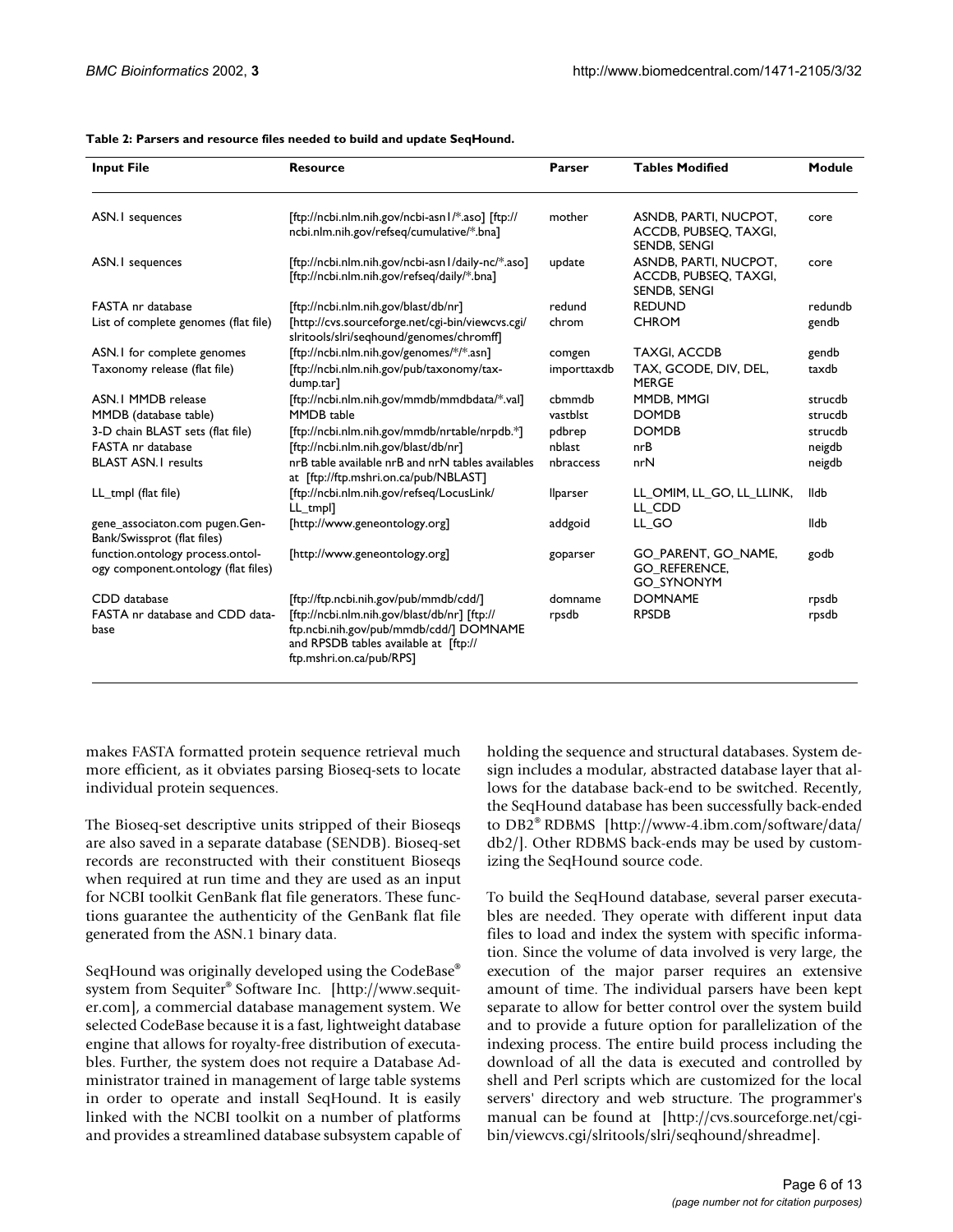#### *Updating the database*

Once a release version of the system is built, the core of the SeqHound system is updated on a daily basis by a "cron job" on a Unix platform and by a "scheduled task" on a Windows platform until the next database release. [Currently, the NCBI sequence data files are released bi](http://www.fastcgi.com/)monthly. Between the releases, daily update files are posted on the NCBI FTP site in the same ASN.1 binary format as the release files. These files provide the source for the SeqHound system daily updates. The update executable, source data files and their origin are shown in Table 2.

In the first step, the update algorithm identifies sequence entries in the update file that have been updated and deletes them from the current system. There are two types of updates; first those sequences that undergo minor annotation updates are re-released with the same GI and the same accession and version number. Sequences with changes to the sequence itself are released with a new GI and with the same accession supplemented with an incremented version number. Both types of changes are identified and marked in the system by the update process. Second, all new entries in the update file are appended to the existing databases.

Additionally, we implemented regular updates for LocusLink, complete genomes and redundant sequences information. These modules are rebuilt from freshly downloaded source files on a daily basis. Finally, every day after the system is updated, the largest taxonomy queries are pre-computed.

[At the end of each two month daily update cycle – with a](ftp://ftp.mshri.on.ca/NBLAST) new release of the Entrez databases – the SeqHound system is rebuilt semi-manually using the parsers listed in Table 2 and several scripts which download the release and execute the appropriate parsers on each of the data files. The core module is built from the new ASN.1 release of the Entrez databases. The optional SeqHound modules (godb, lldb, taxdb, strucdb, gendb and redundb) are built using the original parsers and freshly downloaded source files described in Table 2. The tables constituting the neighbours and RPS-BLAST modules (neigdb and rpsdb) can be downloaded from [ [ftp://ftp.mshri.on.ca/ NBLAST] and RPS].

Alternatively, the core module can be updated continuously from daily files without rebuilding every couple of months. In this case, all optional modules should be rebuilt regularly from freshly downloaded data sources.

#### *The Application Programming Interface (API)*

The UML for the API specification is depicted in Figure [3.](#page-7-0) The API provides extensive SeqHound database access via [a number of functions from C, C++ and Perl. These are de-](http://www.fastcgi.com/) [signed to build up complex non-textual queries. The inter](http://www.fastcgi.com/)face can operate locally from the C interface on a computer which hosts the database subsystem as well as remotely through an HTTP interface from a client networked computer. This is useful within a local bioinformatics lab setting. An additional benefit of the HTTP based API lies in its accessibility to any programming language capable of executing HTTP calls such as Perl, Java, Visual Basic, C and C++. The Perl and C++ APIs are available together with SeqHound source code. The server component is implemented as a Fast CGI application [http://www.fastcgi.com/] and is optimized for performance of API calls.

The database layer performs abstracted database administration operations such as initialization, closing, searching, editing, presenting and deleting a record. The API on the top of the database layer deals with SeqHound system opening, testing and closing. The system can also be optionally opened to use the Web Entrez NCBI service for retrieval of obsolete GI identifiers that are not contained in the local SeqHound database. Versions of sequence records that were updated prior to the most recent database release are referred to as obsolete GI identifiers. These GIs are only accessible through the Entrez service and are not part of regular Entrez database releases.

Most of the API function calls come in two versions, one that operates on a single input identifier and another version that accepts a list of identifiers. The API performs conversions of accession numbers and other sequence identifiers (e.g. from PDB, Swiss-Prot or PIR databases) to GI identifiers which serve as input for querying the database. As the TrEMBL database [12] is not a part of the Entrez database collection, searches for TREMBL identifiers are not currently supported.

The next category of basic API functions provides system content checks such as "Is the sequence in the system?", "Is the sequence a protein?" or "Is there a structure for the sequence?" etc.

#### *SeqHound links*

Sequence identifiers link to many additional resources within SeqHound such as taxonomy, MEDLINE, MMDB, VAST domains, GO, LocusLink, CDD and OMIM. Additionally, the sequences are inter-linked based on sequence identity, on sequence similarity, on links between DNA and proteins as implied by coding sequence features. All listed links are accessible by numerous API functions in both directions i.e. using GI as an input and collecting GI as an output of a function.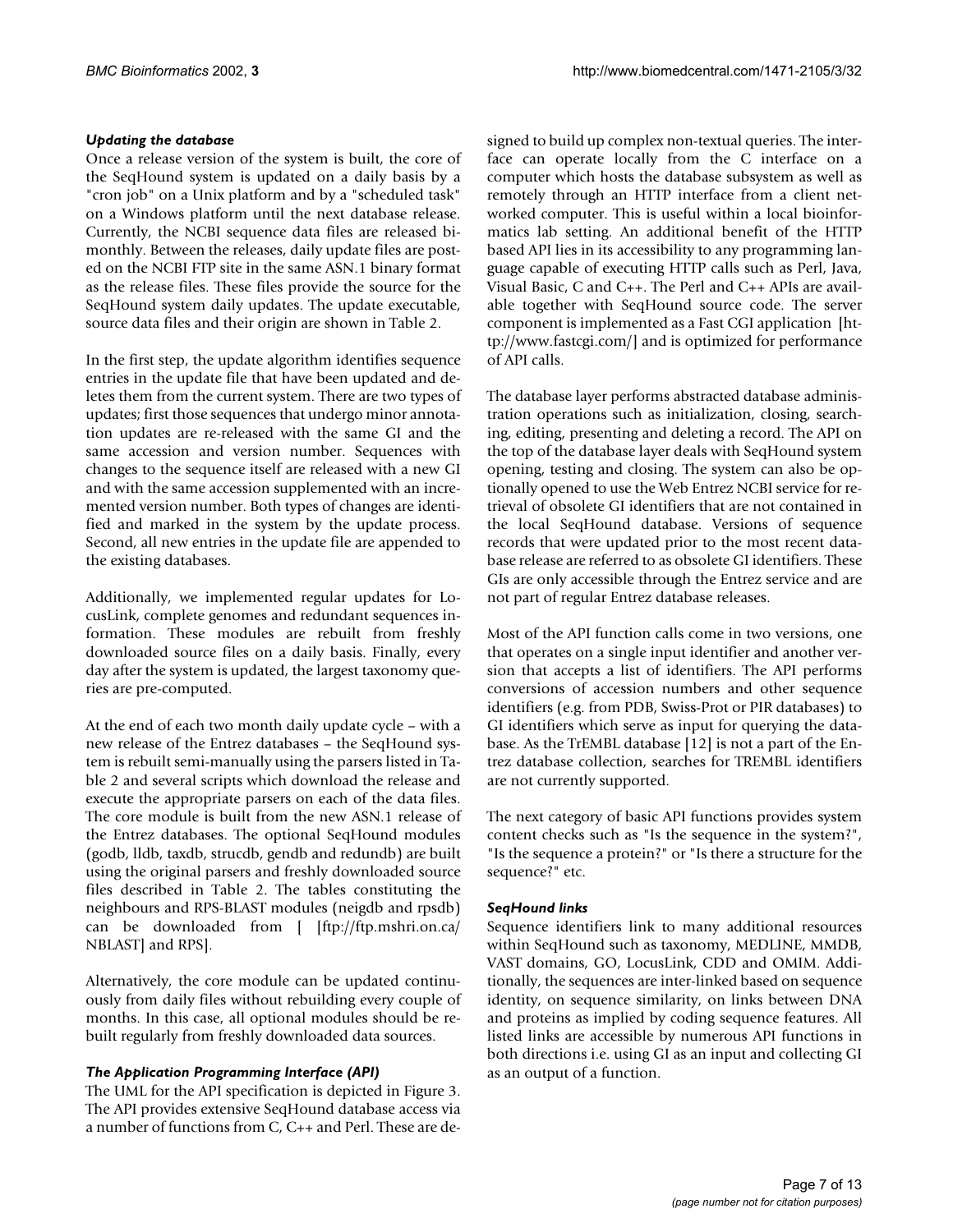

#### <span id="page-7-0"></span>**Figure 3**

The application programming interface (API) in UML. The SeqHound API consists of the database administration API, the local and remote query APIs, the formatdb API and the Clustal API. The remote server executes remote API requests using local API and returns results to a client. The WWW server utilizes the local API to present WWW pages to the user. Each box contains a group of programming functions with similar purpose. The individual functions are used to retrieve a set of data from the SeqHound system.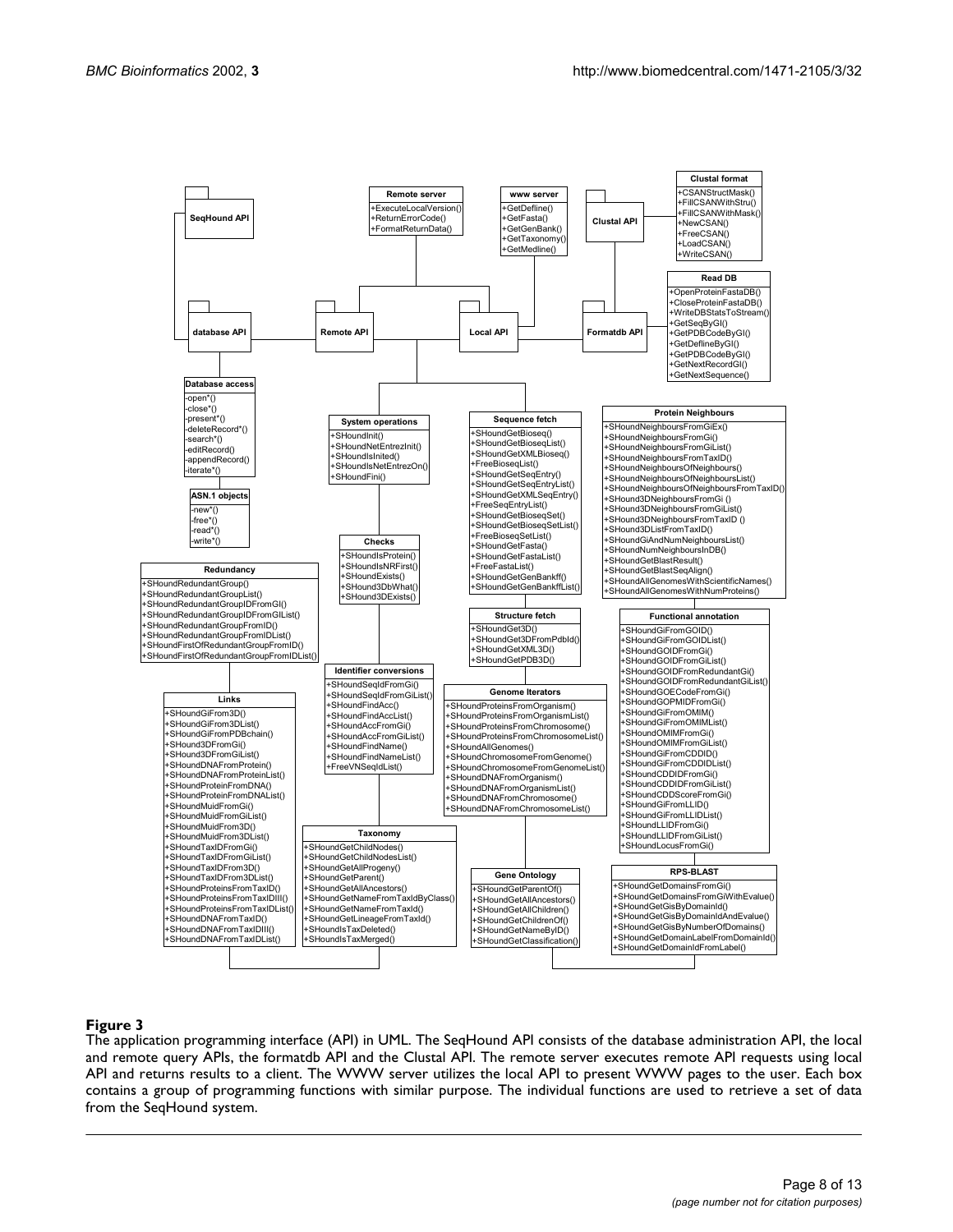#### *Taxonomy database*

The NCBI taxonomy database is stored as a hierarchical graph. Each node in the hierarchical taxonomy database is referred to by an integer identifier – taxonomy identifier. The API enables the user to fetch full taxonomy names, taxonomy lineages and child or parental nodes in the taxonomy tree using the taxonomy identifiers. Correspondingly, the hierarchical database enables retrieval of sequences from whole taxonomy sub-trees rather than from individual taxons. This functionality may be used in combination with API functions that return FASTA formatted files in order to create customized, daily updated BLAST formatted databases of certain taxon branches, for example FASTA files from all non-redundant mammalian protein sequences, or all proteins from *archaea*.

### *Complete genomes*

Another set of API functions operates on complete genome sets as they are made available through the Entrez service. This layer is aware of all completed genome sequencing projects in SeqHound and of the contents of individual completed genomes in terms of individual chromosomes and other DNA elements. The functions can return lists of DNA/proteins from a single chromosome (or another DNA element such as plasmid, mitochondrion or extrachromosomal element) and subsequently build up all DNA or all non-redundant protein lists from the entire sequenced genome. Such functionality is useful in bioinformatics research projects that investigate a specific organism or family of organisms. We are using this functionality to explore protein thermostability in thermophilic genomes and have computed high quality structural alignments from 27,370 out of 219,848 predicted open reading frames from 78 complete genome sequencing projects for a project examining the utility of species specific sequence composition-based scoring functions (Dumontier *et al*., submitted).

# *Data formats*

[Once a desired subset of sequences is obtained, a full se](http://www.w3.org/XML/)quence annotation can be fetched in several formats including FASTA, GenBank flat file, Bioseq and Seq-Entry in ASN.1 and the Extensible Markup Language (XML) [http://www.w3.org/XML/]. The 3-D structures can be obtained in either PDB or MMDB Biostruc format (ASN.1 and XML).

# *Protein sequence neighbours*

The sequence neighbour information was reconstructed using the BLAST blastpgp executable from the NCBI toolkit [8]. The blastpgp executable was customized so it can be implemented on a Beowulf cluster [http:// www.beowulf.org/] to allow parallelization of the task. Each sequence from the non-redundant protein BLAST [database \(nr\) was compared to the nr database to generate](http://www.beowulf.org/) [an exhaustive database of alignments. From all possible N](http://www.beowulf.org/)  $\times$  N alignments only N(N - 1)/2 alignments were computed. Sequence neighbours to protein sequences in SeqHound can be retrieved together with the BLAST E-value statistics for individual matches. Upon retrieval, an E-value cutoff can be applied.

# *CDD domain mapping*

We used the reverse position specific (RPS) BLAST algorithm from the NCBI toolkit to identify common motifs/ domains in proteins. The program rpsblast was modified to store RPS-BLAST output in the form of a database table. All proteins from the nr database were compared to domains in the CDD database and the results were stored in SeqHound tables together with the full domain annotation. The API for this module retrieves all pre-computed domains for a given protein based on an E-value cutoff. The information about domain mapping contains E-value, position, length of the alignment, N and C-terminal residues of the consensus domain missing and the total number of domains identified on the protein. The domains in CDD possess unique identifiers derived from Pfam [19], SMART [20] and NCBI internal databases. Additionally, domains are identified by popular, nonunique labels such as SH2, MATH etc. SeqHound accepts both kinds of identifiers for searching.

# *Clustal and Formatdb API*

Two additional local interfaces are implemented in the C programming language. The Clustal W program [21,22] is a multiple sequence alignment program for DNA or proteins. It produces biologically meaningful multiple sequence alignments of divergent sequences. A seldom used, but powerful feature in the Clustal package is the ability to use position specific gap penalties, seeded with information from secondary structure derived from protein 3D structures. In SeqHound, the Clustal API is used to generate secondary structure masks in the Clustal format from protein sequences that originate from MMDB structure records. The Clustal program accepts the secondary structure mask for one sequence in multiple alignments. The mask is then used to compute position specific gap penalties which force gaps into loop regions and enhance the quality of the alignments.

The formatdb API is based on the formatdb and readdb interface from the NCBI toolkit. This is part of NCBI BLAST that provides sequences and definition lines to the BLAST core. The formatdb executable transforms a FASTA database into a binary searchable database. The database can be queried with the readdb interface that allows simple software projects in C to compute using BLAST style formatted and indexed databases that are optimized for sequence reading functionality.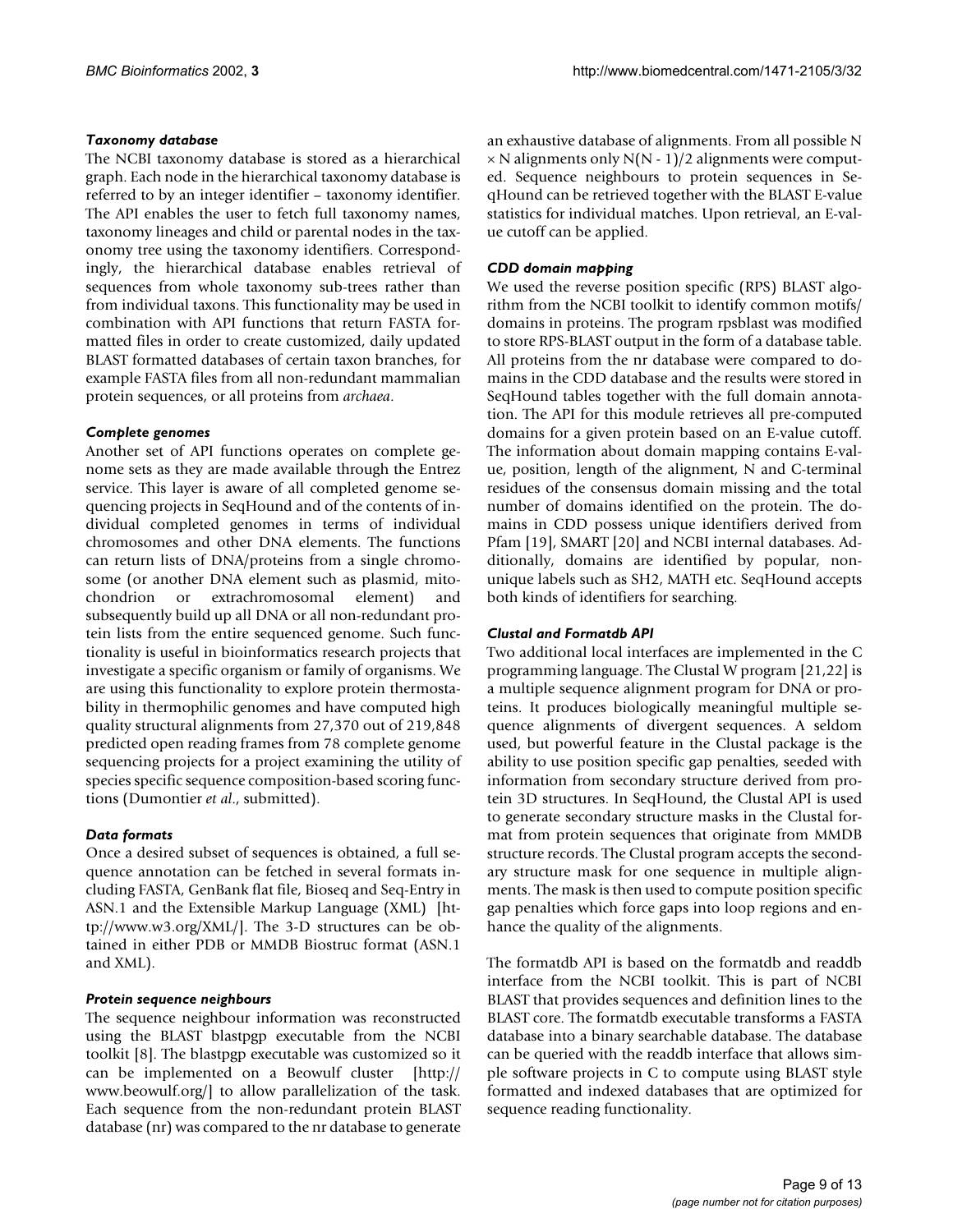#### *WWW interface*

[A WWW interface to SeqHound \[http://se](http://seqhound.mshri.on.ca/)qhound.mshri.on.ca/] was originally designed for testing purposes and is now used in connection with other bioinformatics projects in the laboratory. The interface facilitates database searches for sequences based on GI identifiers, accession numbers, NCBI taxonomy identifiers, MEDLINE identifiers and sequence names in other databases such as PDB, Swiss-Prot and PIR. Nucleic acid and protein sequences are displayed either as a short definition line, FASTA, GenBank/GenPept flat file, XML or ASN.1 print format. No text-based searches are currently provided as the system is designed mainly as a computational resource, but will follow as we complete the fielded text-query indexing system for SeqHound.

WWW user queries trigger a search for linked nucleic acid or proteins, taxonomy, MEDLINE and protein sequence neighbour links. The MEDLINE and taxonomy searches offer a brief summary page with a direct link to the NCBI web site to obtain information about a taxon or an abstract of a published article concerning the sequence of interest. If available, the web page displays a listing of the protein redundant group. The interface has been optimized for fast execution of taxonomy queries; requests for sequences from an organisms which generally take longer than 10 seconds have been pre-computed and the lists of GI identifiers are stored on the server for immediate retrieval. These pre-computed lists are updated on a daily basis.

# *Examples*

[Four examples of pseudo-code programs have been in](http://cvs.sourceforge.net/cgi-bin/viewcvs.cgi/slritools/slri/seqhound/examples)cluded in Appendix A to demonstrate the use of the SeqHound API. The full code is available at [http:// cvs.sourceforge.net/cgi-bin/viewcvs.cgi/slritools/slri/seqhound/examples] in the C programming language.

The first example called "gen2fasta" illustrates how SeqHound can be used for assembling protein sequences from a complete genome as a FASTA flat file database. All proteins from a complete genome are fetched and the output list is converted into a list of FASTA entries. In the last step, the FASTA entries are written out in a desired line length.

The FASTA database can be subsequently used for creating a local searchable database of sequences using the "formatdb" executable and the formatdb API. This is demonstrated in the second example, "readdb". The same FASTA database format can be used as input for local BLAST searches using the BLAST executables provided by the NC-BI.

The third example, "gen2struc", retrieves all 3-D structures in PDB format from one organism. First, a list of protein GIs from an organism is retrieved; second, a redundant group of sequences (or sequence neighbours) is found for each protein and added to the list. The new list is used to search for structural identifiers using a database of links to MMDB structures. The identified structures are then printed out in the PDB format. Note that if the redundant group functionality is used, the program finds structures with an exact sequence match and if sequence neighbours are used the program finds more distant structural matches.

The fourth example facilitates multiple alignment input to the Clustal program. The example program "clustmask" retrieves a 3-D structural annotation given a PDB code and chain and outputs a sequence with its secondary structure mask formatted for Clustal. The resulting file can be passed directly to the Clustal executable. Example of tyrosyl tRNA synthetase (PDB code – 2TS1) sequence with a secondary structure mask is shown in Figure 4.

# **Discussion**

We have developed an in-house database system that provides similar functionality as the NCBI Entrez service, but specifically for bioinformatics scripting and batch sequence retrieval for further processing. SeqHound stores full annotation for nucleic acids, proteins, 3-D structures and multiple links to additional resources. These subsections are all inter-linked.

[We have added features that are not contemplated in the](http://bind.ca) Entrez WWW interface and made them available for scripted access, such as information about strictly redundant sequences, Gene Ontology, the structural domain database and the Clustal file format functionality. The primary utility of SeqHound lies in the extensive Application Programming Interface that supports new bioinformatics applications and scripts. SeqHound is used by the Biomolecular Interaction Network Database (BIND) system [3,4], the PreBIND literature mining engine [http:// bind.ca], in researching thermostability of proteins (Du[montier](http://bind.ca) *et al.*, submitted) and by the Kangaroo regular expression search engine [5] and in other research laboratories in our area.

The SeqHound system can be set up as a local server on several platforms (Windows®, Linux, Solaris®, HP-UX®,  $AIX^{\circ}$ , IRIX $^{\circ}$ ). It is predominantly dependent on the underlying ASN.1 NCBI source file format thus circumventing complex parser maintenance. The API provides a query power without using a remote database federation system such as that used by the Kleisli system [23]. The local database source removes inherent Internet transmission problems.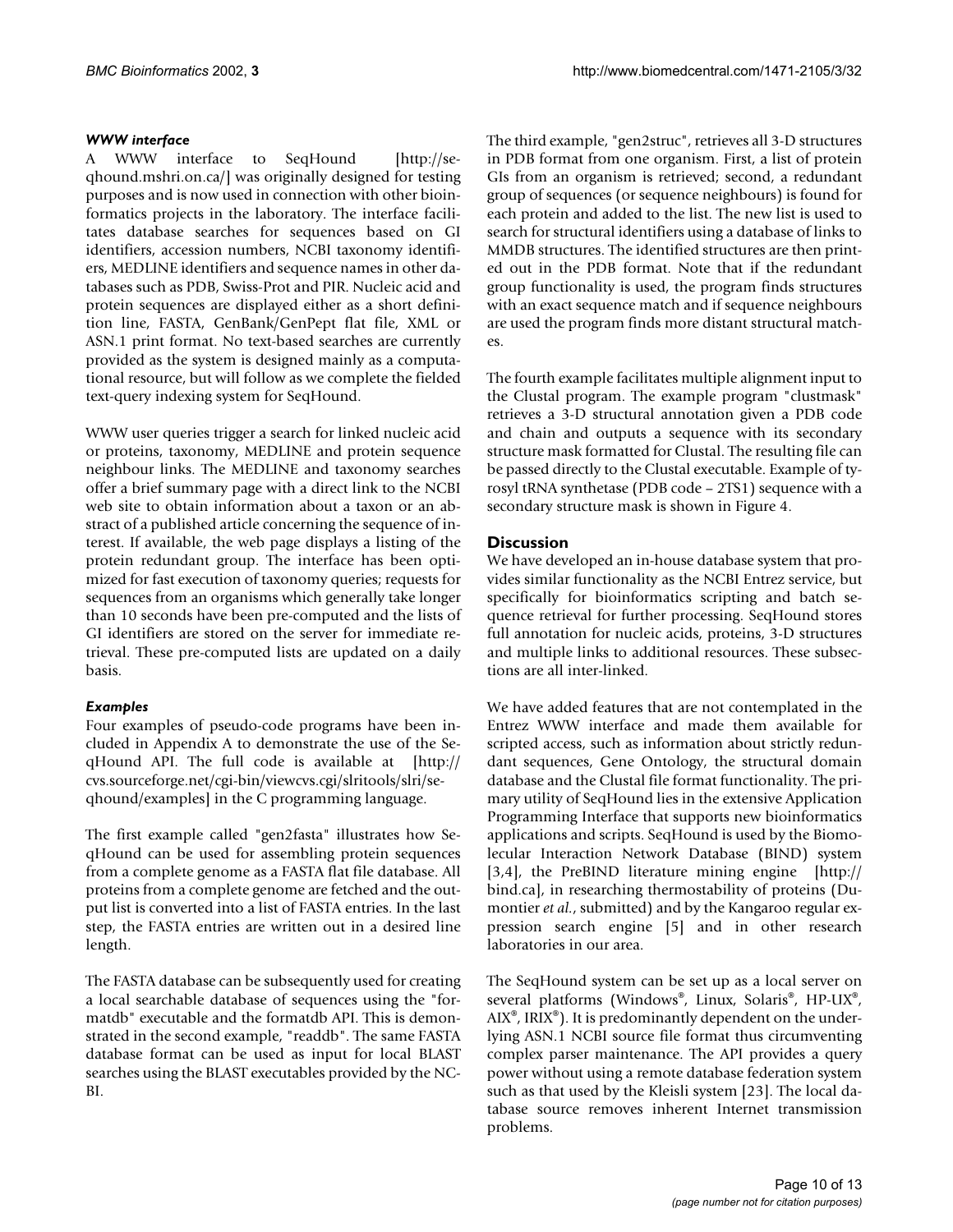CLUSTAL X

| !SS_gi 230779 pdb 2TS1       |                                                              |
|------------------------------|--------------------------------------------------------------|
| gi   230779   pdb   2TS1     | MDLLAELOWRGLVNOTTDEDGLRKLLNEERVTLYCGFDPTADSLHIGHLATILTMRRFOO |
| !SS_gi   230779   pdb   2TS1 |                                                              |
| gi   230779   pdb   2TS1     | AGHRPIALVGGATGLIGDPSGKKSERTLNAKETVEAWSARIKEOLGRFLDFEADGNPAKI |
| !SS_gi 230779 pdb 2TS1       |                                                              |
| gi   230779   pdb   2TS1     | KNNYDWIGPLDVITFLRDVGKHFSVNYMMAKESVOSRIETGISFTEFSYMMLOAYDFLRL |
| !SS_gi   230779   pdb   2TS1 |                                                              |
| gi   230779   pdb   2TS1     | YETEGCRLOIGGSDOWGNITAGLELIRKTKGEARAFGLTIPLVTKADGTKFGKTESGTIW |
| !SS_gi 230779 pdb 2TS1       |                                                              |
| gi   230779   pdb   2TS1     | LDKEKTSPYEFYOFWINTDDRDVIRYLKYFTFLSKEEIEALEOELREAPEKRAAOKTLAE |
| !SS_gi   230779   pdb   2TS1 |                                                              |
| gi   230779   pdb   2TS1     | EVTKLVHGEEALRQAIRISEALFSGDIANLTAAEIEQGFKDVPSFVHEGGDVPLVELLVS |
| !SS_gi   230779   pdb   2TS1 |                                                              |
| gi   230779   pdb   2TS1     | AGISPSKRQAREDIQNGAIYVNGERLQDVGAILTAEHRLEGRFTVIRRGKKKYYLIRYA  |

### **Figure 4**

Clustal formatted tyrosyl tRNA synthetase sequence. The letter "A" denotes an α-helix, "B" a β-strand. The capital letters indicate that the automated secondary structure assignment (as annotated in the MMDB database) and the assignment by authors agreed while the lower case letter indicates that there was a disagreement.

#### *Future directions*

[SeqHound is still developing in many aspects and can be](http://cvs.sourceforge.net/cgi-bin/viewcvs.cgi/slritools/slri/textindex) adapted readily, for example, by addition of more tables that index extra information. Similarly, new functionality can be readily added to the API to match new tables. Potential future developments could include indexing of DNA sequence features, for example, we have added an independent table of nucleotide FASTA database of coding regions generated from nucleotide entries to support a regular expression sequence search engine developed in our group, Kangaroo [5]. We are preparing text index table and text based retrieval functionality for SeqHound using an internally developed generic ASN.1 text-indexing engine [http://cvs.sourceforge.net/cgi-bin/viewcvs.cgi/slritools/slri/textindex], currently in use for the BIND project.

An additional feature request has been for the capacity of the SeqHound system to store and archive local protein and nucleotide sequences that are not yet present in public databases. We are working on a variant called SeqHound Archive Retrieval Format (SeqHound ARF) that adds additional tables, and creates local unique primary keys, replacing the use of GI numbers for internal indexing. This system should prove useful for genomics and proteomics discovery research efforts prior to public sequence submission.

As noted, TREMBL protein sequences are not currently supported, however the efforts at EBI to create an identifier translation system matching TREMBL identifiers with NCBI GI's from GenPept may provide a solution to integrating this information.

[The NBLAST \[8\] and RPS-BLAST protein neighbor and do](http://bioperl.org)main annotation computations have added functionality to the SeqHound information systems thanks to our capacity for high-performance computing. However since these files are exportable, this design should allow users to set up SeqHound systems on relatively lightweight servers without requiring access to large clusters, but still have access to information like sequence neighbors or computed domain hits and updates through an FTP site. This is part of our future development goals. Our future plans include an addition of a full MEDLINE database. We are also in the process of developing a new WWW interface that takes full advantage of the robust API. Finally, we are testing a SeqHound Perl module built specifically for the Bioperl bioinformatics software collection [http://bioperl.org].

#### **Methods**

[The SeqHound application was written in the ANSI C pro](http://ncbi.nlm.nih.gov/IEB)gramming language using the NCBI programming toolkit [\[http://ncbi.nlm.nih.gov/IEB\], the CodeBase](http://ncbi.nlm.nih.gov/IEB)® [database](http://www.sequiter.com)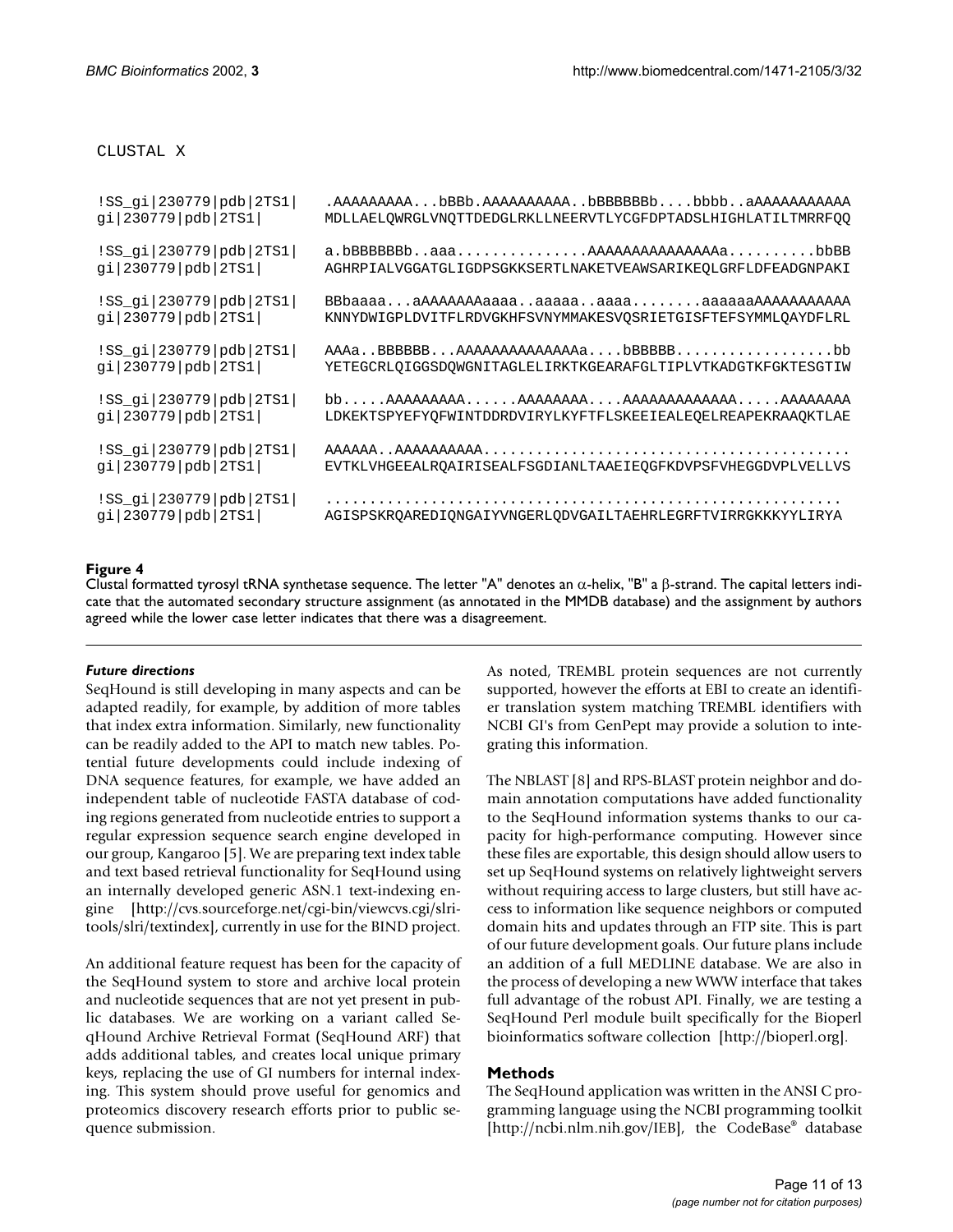[engine \[http://www.sequiter.com\], the bzip library \[](http://www.sequiter.com)[ht](http://sources.redhat.com/bzip2/)[tp://sources.redhat.com/bzip2/\] and other libraries devel](http://sources.redhat.com/bzip2/)oped in our group.

The CodeBase database engine is an extended form of the Xbase database subsystem (e.g. FoxPro®, Dbase III) that is capable of supporting large 64-bit filesystems. A unique advantage of using this system is that databases and indexes are portable between platforms which use different byte order to store integers; for example, tables created on Intel ® Linux machines can be interchanged with other Unix platforms (Solaris®, Irix®, HP-UX®, AIX®) without being reindexed or reformatted. This allows us to perform parallel calculations on lightweight Linux cluster nodes and copy the resulting database files directly onto a SUN® external server. This also implies that database tables and indexes may be obtained directly from our FTP server and used on various platforms.

[Although the system is written in C, the remote interface](http://cvs.sourceforge.net/cgi-bin/viewcvs.cgi/slritools/slri/seqhound/perl) can be addressed in different programming languages capable of performing HTTP requests. A conversion of the remote API to Perl and C++ languages was completed; the Perl module is available from [http://cvs.sourceforge.net/ cgi-bin/viewcvs.cgi/slritools/slri/seqhound/perl] and the [C++ API from \[](http://cvs.sourceforge.net/cgi-bin/viewcvs.cgi/slritools/slri/seqhound/perl)[http://cvs.sourceforge.net/cgi-bin/](http://cvs.sourceforge.net/cgi-bin/viewcvs.cgi/slritools/slri/seqhound/include_cxx) [viewcvs.cgi/slritools/slri/seqhound/include\\_cxx\] and \[](http://cvs.sourceforge.net/cgi-bin/viewcvs.cgi/slritools/slri/seqhound/include_cxx)[ht](http://src_cxx)[tp://src\\_cxx\].](http://src_cxx)

Given the vast amount of data, the system has to maintain very large data files. Currently, the SeqHound system runs and is regularly tested on true 64-bit platforms (HP-UX®, IRIX®, Solaris®, AIX®), Linux and on Windows® operating systems. The size of the SeqHound database grows exponentially as does Entrez. Currently, the hard disk space needed to build and update one cycle of the full SeqHound system is about 300 GB. Since the Entrez databases are released in many separate parts or divisions (which reflect the taxonomy or the experimental approach used to obtain the sequences), the size of the system can be reduced by omitting some of the divisions, which may not be needed by the user, in the original build. For example, for our 3-D structural research we have not been including the dbEST divisions; this reduced the system size by one half. The time needed to build the entire system varies on different platforms and with the growing amount of data; currently the parsers require about 60 hours to process one full release (built on a Sun E450 with 1.5 GB RAM).

#### **List of abbreviations**

ASN Abstract Syntax Notation

ANSI American National Standards Institute

API Application Programming Interface BIND Biomolecular Interaction Network Database BLAST Basic Local Alignment Search Tool CDD Conserved Domain Database DBMS Database Management System DNA deoxyribonucleic acid EST expressed sequence tag EMBL European Molecular Biology Laboratories E-value expectation value FTP File Transfer Protocol GO Gene Ontology GI GenInfo identifier HTTP Hypertext Transfer Protocol MMDB Molecular Modeling Database NCBI National Center for Biotechnology Information OMIM Online Mendelian Inheritance in Man PERL Practical Extraction and Report Language PDB Protein Data Bank PIR Protein Information Resource RPS-BLAST reverse position specific BLAST RNA ribonucleic acid SRS Sequence Retrieval System SMART Simple Modular Architecture Research Tool UML Unified Modeling Language VAST Vector Alignment Search Tool WWW World Wide Web

XML Extensible Markup Language